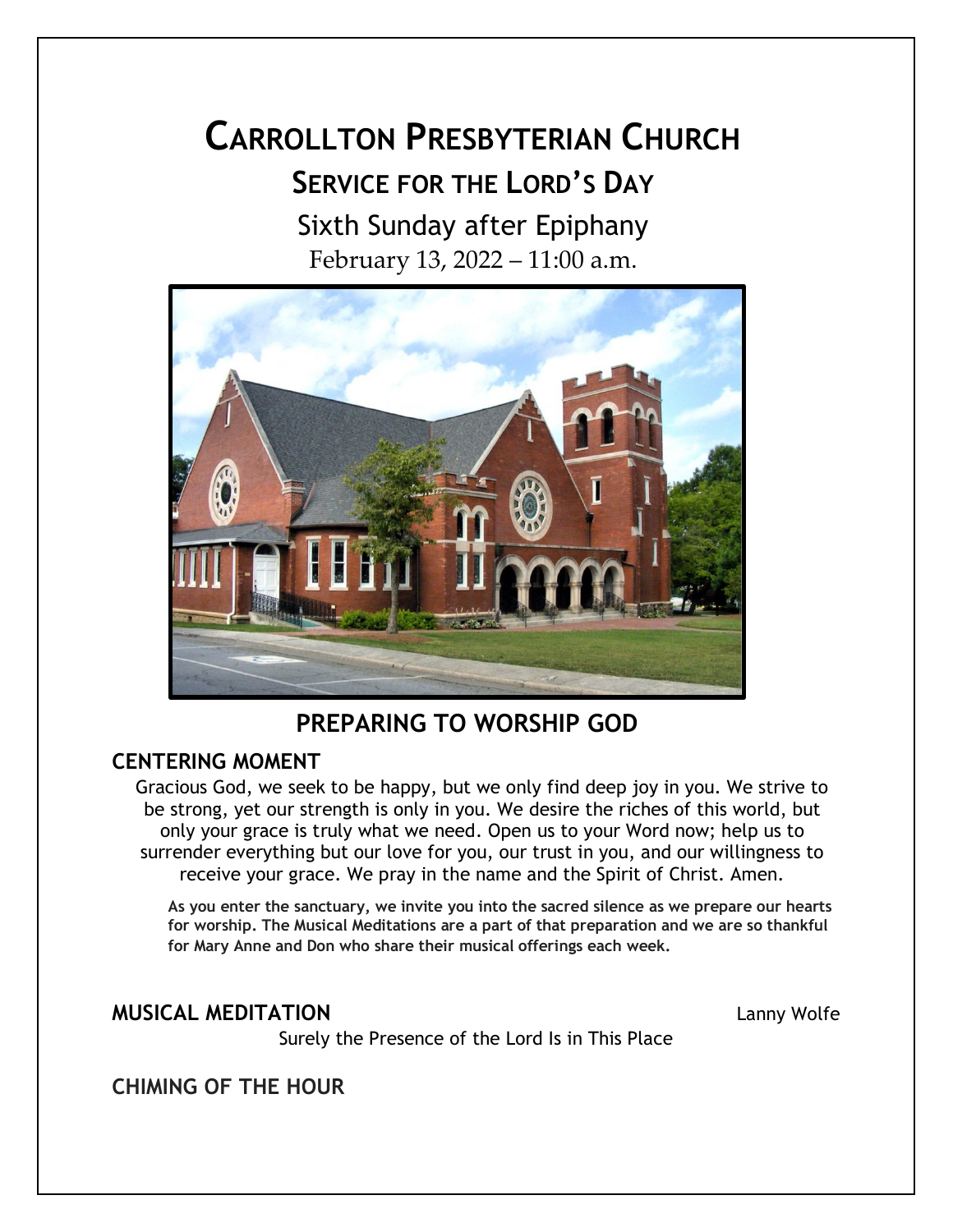**OPENING STATEMENT** 

This is the day the Lord has made, **let us rejoice and be glad in it!**

## **GATHERING AROUND GOD'S WORD**

## **WELCOME AND ANNOUNCEMENTS** Mary Anne Taylor

**PRELUDE** Change My Heart, Oh G-d Eddie Espinosa

## **CALL TO WORSHIP CALL TO WORSHIP**

Praise the Lord! Praise God in his heavenly dwelling; **praise him in his mighty heaven!** Praise him for his mighty works; **praise his unequaled greatness!** Praise him with a blast of the trumpet; **praise him with the lyre and harp!** Praise him with the tambourine and dancing; **praise him with stringed instruments and flutes!** Praise him with a clash of symbols; **praise him with loud clanging cymbals.** Let everything that lives sing praises to the Lord! **Praise the Lord!**

\*OPENING HYMN **Praise Ye The Lord, The Almighty GTG #35** 

## **CALL TO CONFESSION CALL TO CONFESSION**

If we say we have no sin, we deceive ourselves, and the truth is not in us. But if we confess our sins, God is faithful and just. He will forgive our sins and cleanse us from all unrighteousness. In humility and faith let us confess our sin to God.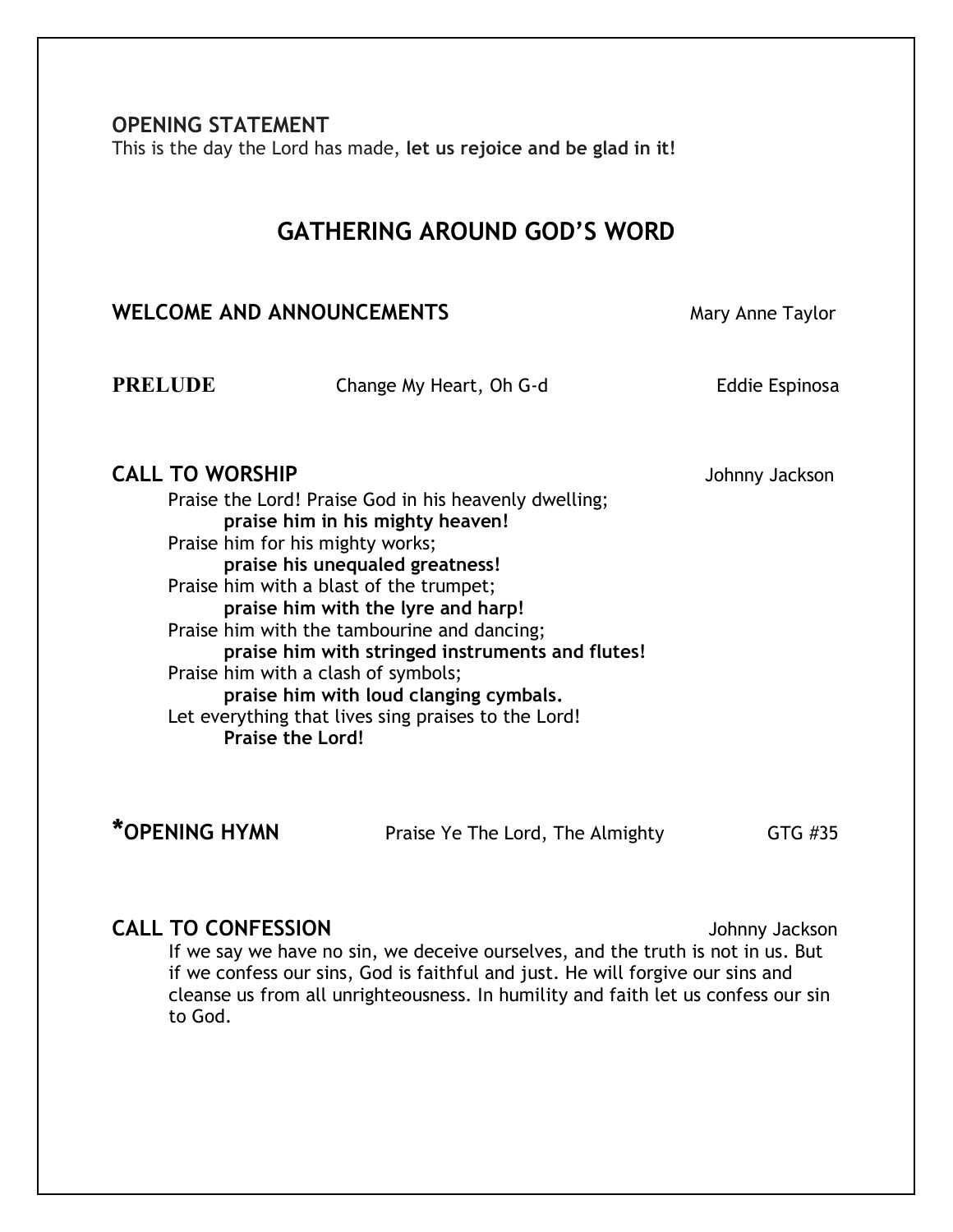### **UNISON PRAYER OF CONFESSION** Johnny Jackson

**Gracious God, we confess our sin to you, for we have denied your light in us; we have betrayed your Holy Spirit in us. We have sought happiness and security instead of faithfulness and trust. For those sins which weigh upon us, and those we do not even know we ask your forgiveness. Heal our hearts, renew your Spirit within us, and restore in us the image of Christ, that by your grace we may be light for the world. Amen.**

## **ASSURANCE OF GOD'S GRACE** *Johnny Jackson*

The Lord is compassionate and gracious, slow to anger, abounding in steadfast love. He will not always accuse, nor will he harbor his anger forever; he does not treat us as our sins deserve or repay us according to our iniquities. For as high as the heavens are above the earth, so great is his love for those who fear him; as far as the east is from the west, so far has he removed our transgressions from us. Thanks be to God!

## **PASSING OF THE PEACE**

## **GLORIA PATRI** GTG# 581

Glory be to the Father, and to the Son, and to the Holy Ghost; As it was in the beginning, is now, and ever shall be: World without end. Amen. Amen.

## **LISTENING FOR GOD'S WORD**

## **PRAYER FOR ILLUMINATION**

**SCRIPTURE READING** Philippians 4:4-7 Mary Anne Taylor

This is the Word of the Lord!

**Thanks be to God!**

**\*HYMN Let All Things Now Living CTG#37** 

**SECOND SCRIPTURE READING** Numbers 13:1-3,, 28-33, 14:5-9 Mary Anne Taylor This is the Word of the Lord! **Thanks be to God!**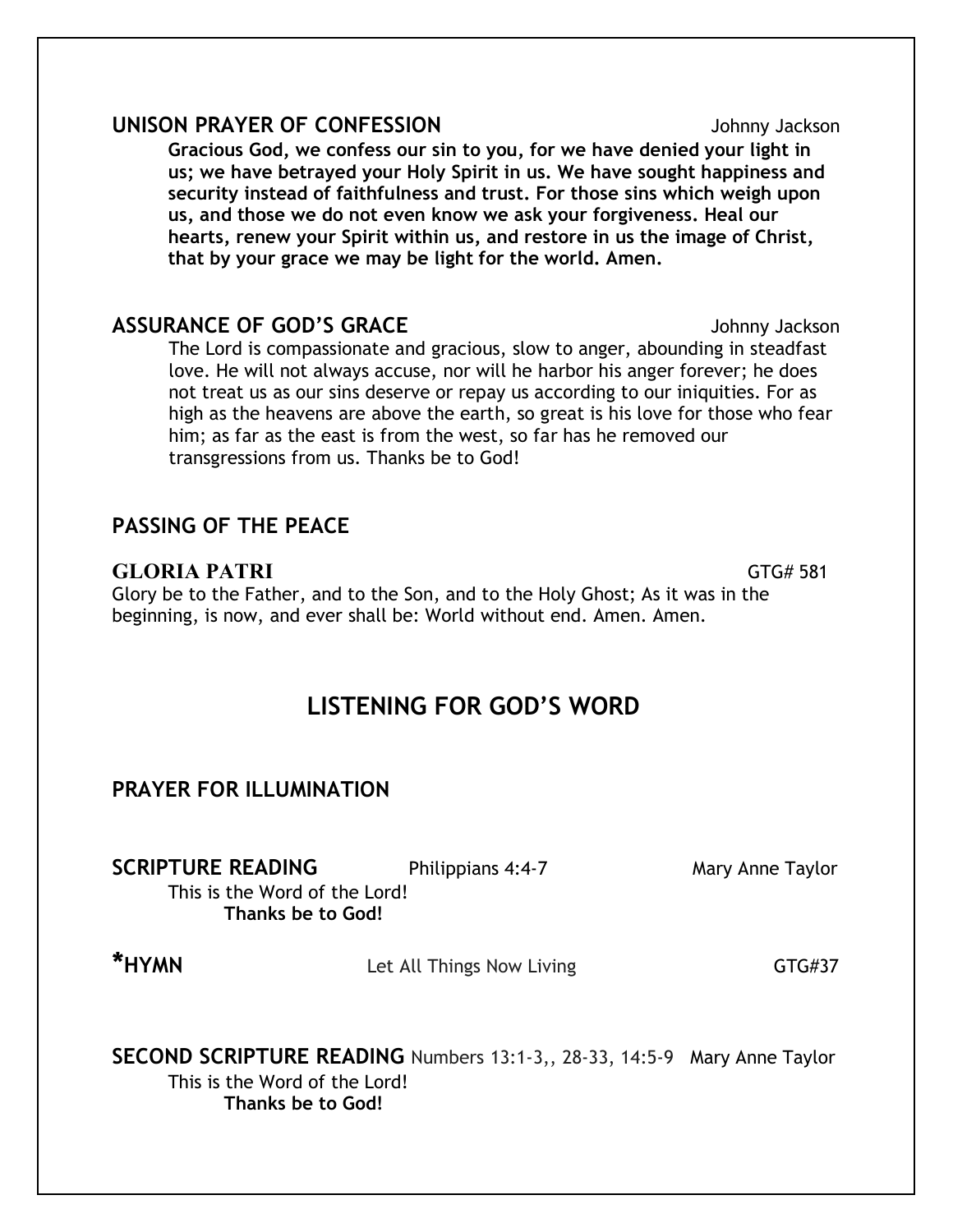**SERMON I Can See Clearly Now <b>Mary Anne Taylor** 

## **RESPONDING TO GOD'S WORD**

## **\*AFFIRMATION OF FAITH**

**I believe in God the Father Almighty, Maker of heaven and earth, And in Jesus Christ his only Son our Lord; who was conceived by the Holy Ghost, born of the Virgin Mary, suffered under Pontius Pilate, was crucified, dead, and buried; he descended into hell; the third day he rose again from the dead; he ascended into heaven, and sitteth on the right hand of God the Father Almighty; from thence he shall come to judge the quick and the dead.** 

**I believe in the Holy Ghost; the holy catholic Church; the communion of saints; the forgiveness of sins; the resurrection of the body; and the life everlasting. Amen.** 

### **PRAYERS OF THE PEOPLE**

(When you hear Lord in your mercy, please respond by saying: hear our prayer) **Our Father, who art in heaven, hallowed be thy name. Thy Kingdom come, thy will be done, on earth as it is in heaven. Give us this day our daily bread, and forgive us our debts as we forgive our debtors. And lead us not into temptation, but deliver us from evil, for thine is the kingdom and the power, and the glory forever. Amen** 

#### **WORDS OF GRACE AND THANKSGIVING State of State Service Contract AND THANKSGIVING**

God's love is revealed in those who seek to be faithful in sharing their gifts, so the hungry might be fed, so the lonely might be comforted, so the forgotten will be remembered, so our sisters and brothers might know God's grace and love in their lives. Amen.

#### **OFFERTORY** I Will Come to You

(you are invited to bring your offering to the plate on the Communion Table)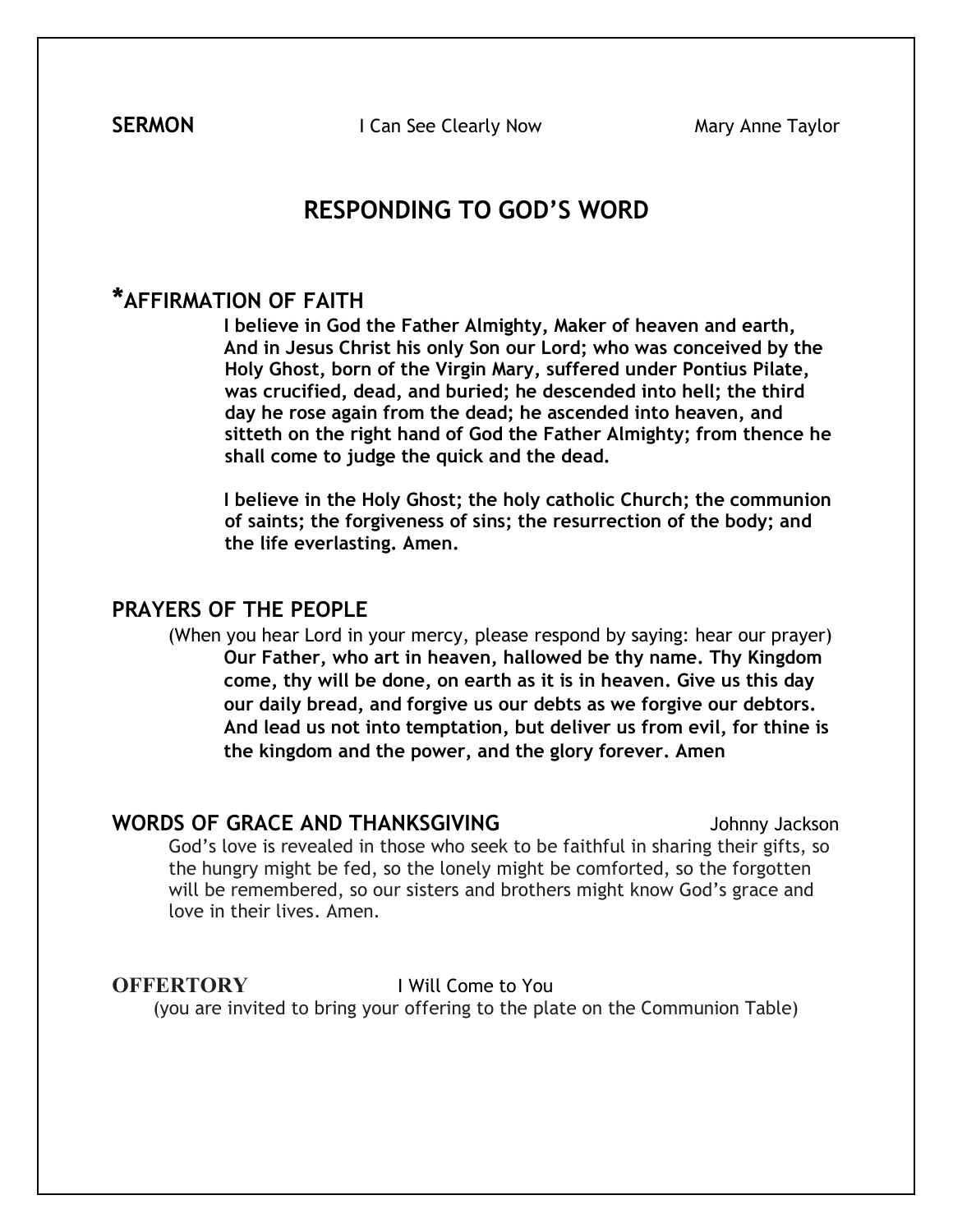**\*DOXOLOGY** Praise G-d, From Whom All Blessings Flow GTG #606

**Praise God from whom all blessings flow. Praise God, all creatures here below. Praise God above ye heavenly host. Praise father, son, and holy ghost. Amen.**

## **PRAYER OF THANKSGIVING**

## **FOLLOWING GOD'S WORD INTO THE WORLD**

**\*CLOSING HYMN** Come Sing, O Church in Joy! GTG #305

**CHARGE AND BENEDICTION** 

**\*\*POSTLUDE** Lord, Listen to Your Children PrayingKen Medema

**\*** You are invited to stand, if able

**\*\*** You are invited to remain seated for the postlude

**Please refrain from talking after the Benediction. The Livestream doesn't end until after the postlude and conversations can be heard during the Livestream.**

**"We are live streaming this service so people can join us wherever they are. Please know that we have cameras recording, and your image may show up on our broadcast. Thanks so much."**

**Thanks to everyone who is viewing from home. You're as much a part of this service as anyone attending in person. You add power to our congregation's prayer and praise.**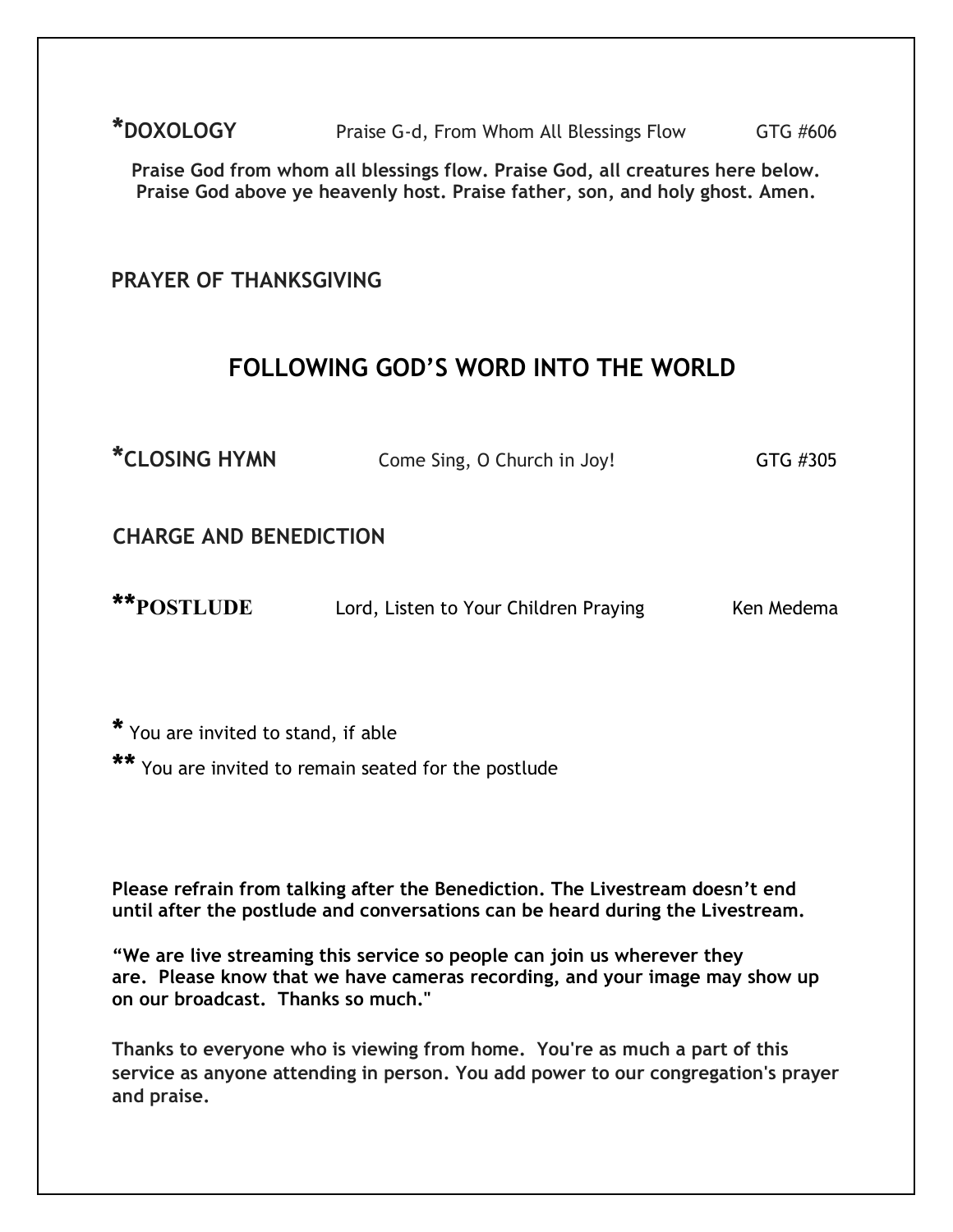

Jesus said, "Come and See." John 1:39. As we start a new journey of faith, come, see, and share the exciting visions of growth for our church by joining together in worship.

February 13 Mary Anne Taylor February 20, 27, March 6, 20, 27, and April 3 Rev. Larry Owens March 13 Jane Hubbard April 10 Palm Sunday and April 17 Easter Sunday Rev. Glenn Goldsmith

#### **WORSHIP LEADERSHIP**

Organist: Bryant Hand Pianist: Leslie Goldsmith Music Meditation: Don Rice Liturgist: Johnny Jackson Virtual Worship Technicians: Keith and Robin Ellison Jared Price, and Jane Taylor Ushers: Andy Taylor



Carrollton Presbyterian Church 124 Maple Street, Carrollton, Georgia 30117 Phone: 770-832-6131 Email: office@carrolltonpresbyterian.net Website: www.carrolltonpresbyterian.church

> **Elder on Call –– Jeff Branyon** Phone: 804-274-8183 Email: jrbranyon@aol.com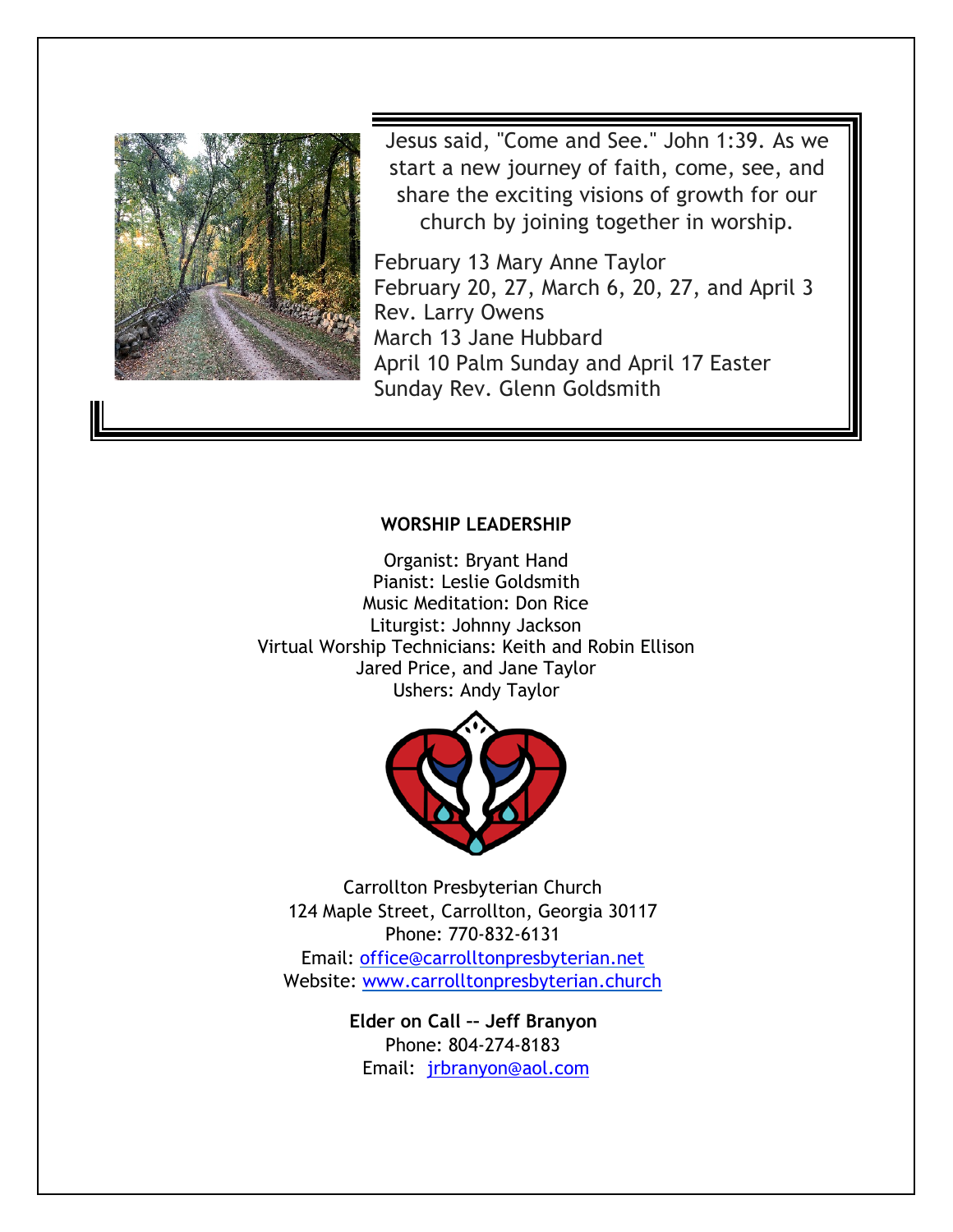

Longtime member Buddie Charles, age 102, passed away peacefully in her sleep Friday night February 4, 2022, at Brookdale Senior Living Center. A private funeral service is being planned. Our Heartfelt Christian sympathy is extended to her family. Please keep them in your thoughts and prayers.

Musical Meditation "Surely the Presence of the Lord Is in This Place" by Lanny Wolfe. © 1977 Lanny Wolfe Music (Admin. by Capitol CMG Publishing). Used by permission. All rights reserved. Arranged for piano by Don Rice. CCLI license # 21248914 (streaming).

Prelude "Change My Heart, Oh God" by Eddie Espinosa © 1982 Mercy / Vineyard Publishing (Admin. by Integrity Music). Used by permission. All rights reserved. CCLI license # 21248914 (streaming).

"Praise Ye The Lord, The Almighty" *Glory to God* Hymnal # 35. © 2013 Westminster John Knox Press. Text: Joachim Neander (1680); translation: Catherine Winkworth (1863, alt.). Music: Composer unknown; Source: *Stralsund Ernewerten Gesangbuch*, 1665; harm. *The Chorale Book for England*, 1863. Text & music public domain.

"Gloria Patri" *Glory to God* Hymnal # 581. © 2013 Westminster John Knox Press. Text: Trad. Liturgical text. Music: Henry W. Greatorex, 1851. Words & music public domain.

"Let All Things Now Living" *Glory to God* Hymnal # 37. © 2013 Westminster John Knox Press. Text & music: Katherine K. Davis (1939, alt.) © 1939, 1966 E. C. Schirmer Music Company. Music: Gerald H. Knight (20th cent.) © Royal School of Church Music. Used by permission. All rights reserved. One License # A-739569.

Offertory "I Will Come to You" *Glory to God* Hymnal © 2013 Westminster John Knox Press. Text & music: David Haas (1991) © 1991 GIA Publications, Inc. All rights reserved. Used by permission. CCS WORSHIPcast license # 14060.

Doxology "Praise God, From Whom All Blessings Flow" *Glory to God* Hymnal # 606. © 2013 Westminster John Knox Press. Words & music public domain.

"Come Sing, O Church, in Joy!" *Glory to God* Hymnal # 305. © 2013 Westminster John Knox Press. Text: Brian Dill (1988). Music: John Darwell (1770). Text © 1989 Brian Dill (Admin. by Westminster John Knox Press). Used by permission. All rights reserved. Music public domain. CCLI license # 21248914 (streaming).

"May the God of Hope Go with Us" *Glory to God* Hymnal # 765. © 2013 Westminster John Knox Press. Text: Alvin Schutmaat (1984). Music: Argentina folk melody. Text: © 1990, Presbyterian Publishing/Westminster John Knox/Geneva Press. Used by permission. All rights reserved. CCS WORSHIPcast license # 14060.

Postlude "Lord, Listen to your Children Praying" by Ken Medema © 1973 Hope Publishing Company. All rights reserved. Used by permission. CCLI license # 21248914 (streaming).

Scripture quotations are from:

- ¨ New Revised Standard Version Bible, copyright © 1989 National Council of the Churches of Christ in the United States of America. Used by permission. All rights reserved worldwide
- ¨ The Living Bible, Kenneth N. Taylor © 1971 Tyndale House Publishers. Used by permission. All rights reserved worldwide.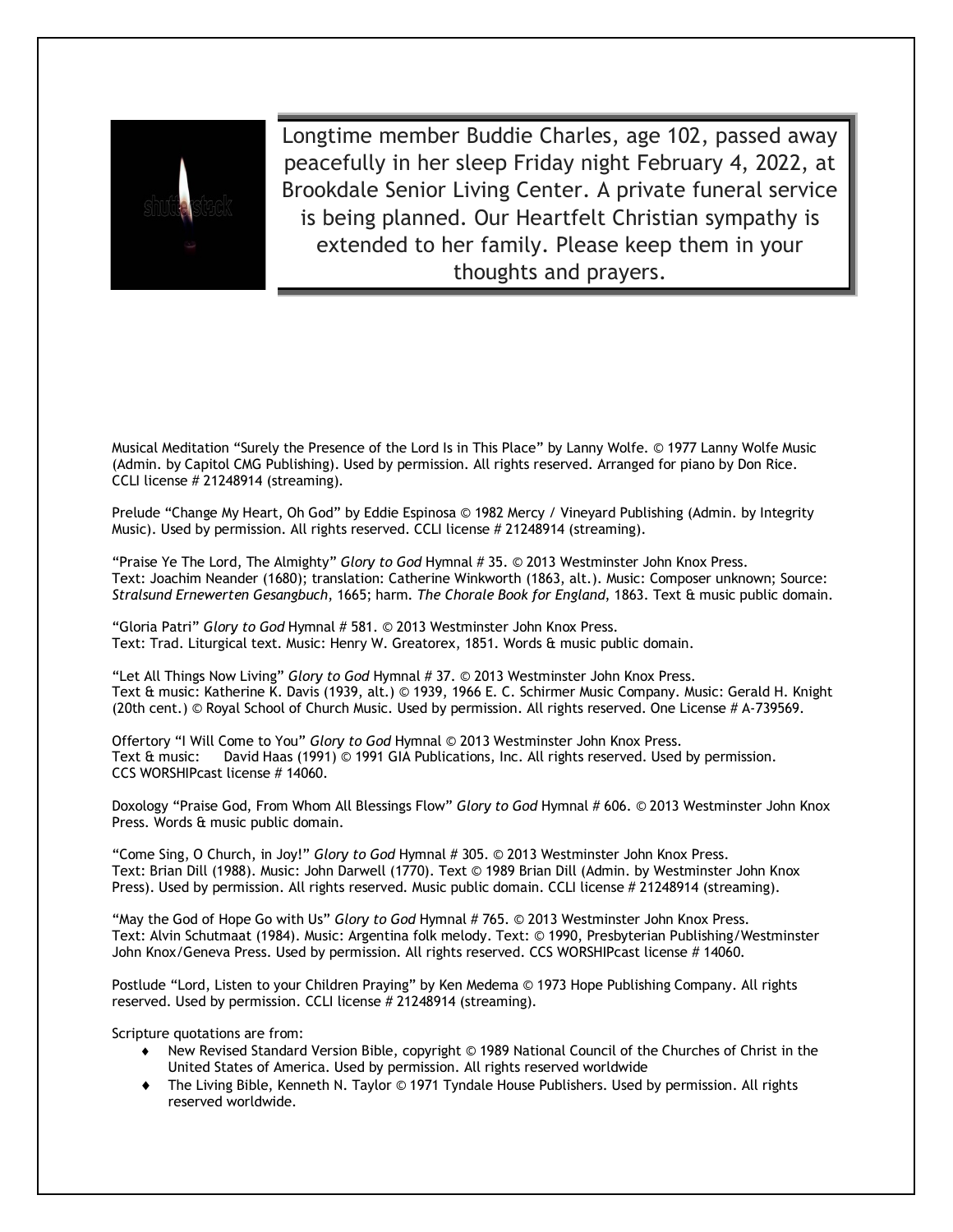

# Wednesday Night Fellowship Meals start back on February 16<sup>th</sup>

We will be having a Good Ole Southern Barbeque!! Menu: BBQ Chicken, Mac & Cheese, Toss Salad, and Bread. CAN'T WAIT TO SEE YOU THERE!!!



Want to hear about how Carrollton Presbyterian is sharing the Love of Christ with a wounded world? Sign up for Heartbeat, our weekly emailed newsletter. It's full of great photos and bits of news about what we're doing here. www.carrolltonpresbyterian.church

There are many ministries that Carrollton Presbyterian Church supports in our community and beyond. You may give of your time, talent, and tithes by contacting the church office, mailing a check to the church or, by giving online through Realm Communications or www.carrolltonpresbyterian.church.

Thank you for this prayerful consideration of your gifts.



Would you like to learn more about the "disciple whom Jesus loved?" The Apostle John was the eyewitness of many of Jesus' miracles, yet he wrote only about 7 of them. What was his reason? Why did he not include any parables in his books of the Bible?

Come join our study on Tuesdays, 5:30-7:00 pm in Westminster Hall and find out the answer to these and many other questions.



Come join us for a devotional, prayer, and fellowship on Wednesday mornings at 9:00 am in Westminster Hall.